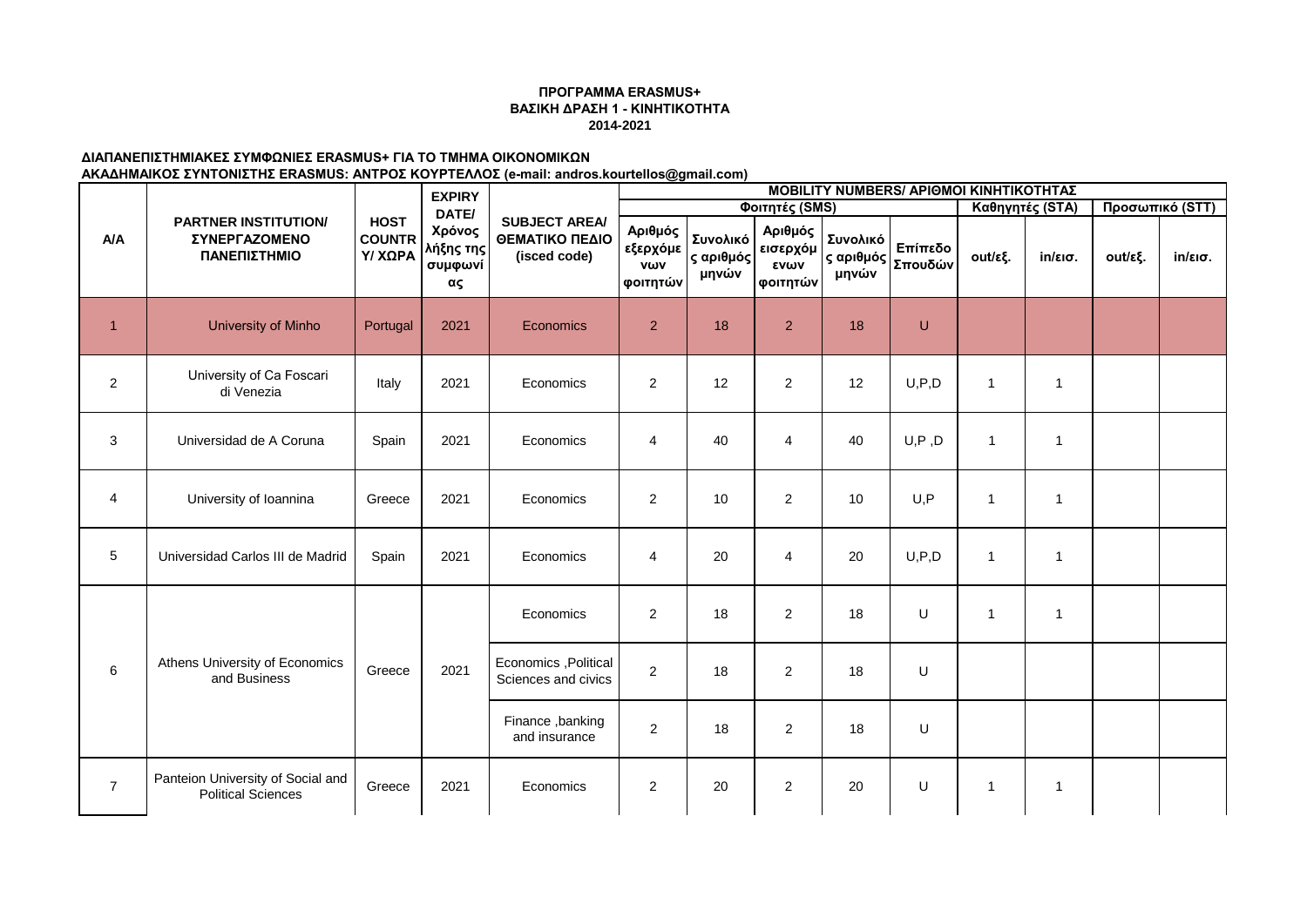| 8  | Universita di Bologna                                  | Italy    | 2021 | Economics | $\mathbf{1}$        | 9        | $\mathbf{1}$                     | $\boldsymbol{9}$ | U            | $\mathbf{1}$   | $\overline{1}$ |              |
|----|--------------------------------------------------------|----------|------|-----------|---------------------|----------|----------------------------------|------------------|--------------|----------------|----------------|--------------|
| 9  | University of Cantabria                                | Spain    | 2021 | Economics | $\overline{2}$      | 20       | $\overline{2}$                   | 20               | U, P         | $\mathbf{1}$   | $\overline{1}$ |              |
| 10 | University of Siena                                    | Italy    | 2021 | Economics | $\overline{2}$      | 10       | $\overline{2}$                   | 10               | U, P         | $\mathbf{1}$   | $\overline{1}$ |              |
| 11 | <b>University of Pireaus</b>                           | Greece   | 2020 | Economics | 3                   | 18       | $\mathbf{3}$                     | 18               | U            | $\overline{1}$ | $\overline{1}$ |              |
| 12 | University of Macedonia<br>Economics & Social Sciences | Greece   | 2021 | Economics | 2                   | 18       | $\overline{2}$                   | 18               | U            | $\mathbf{1}$   | $\overline{1}$ |              |
| 13 | University Nova de Lisboa                              | Portugal | 2014 | Economics | $\overline{2}$      | 12       | $\overline{2}$                   | 12               | U            |                |                |              |
| 14 | University of Eotvos Lorand                            | Hungary  | 2021 | Economics | 2                   | 12       | $\overline{2}$                   | 12               | U, P         | $\mathbf{1}$   | $\overline{1}$ |              |
| 15 | Uniwersytet Warminsko-<br>Manzurski w Olsztynie        | Poland   | 2021 | Economics | $\mathbf{1}$        | 5        | $\mathbf{1}$                     | 10               | P,D          |                |                |              |
| 16 | Tallinn University of Technology                       | Estonia  | 2014 | Economics | 4<br>$\overline{2}$ | 40<br>20 | $\overline{4}$<br>$\overline{2}$ | 40<br>20         | U<br>$\sf P$ | $\mathbf{1}$   | $\overline{1}$ |              |
| 17 | University of Naples Federico II                       | Italy    | 2021 | Economics | $\overline{4}$      | 40       | $\overline{4}$                   | 36               | U, P, D      | $\mathbf{1}$   | $\overline{1}$ |              |
| 18 | Universite de Cergy-Pontoise                           | France   | 2021 | Economics | $\overline{2}$      | 20       | $\overline{2}$                   | 20               | U, P         | $\mathbf{1}$   | $\overline{1}$ |              |
| 19 | University of Copenhagen                               | Denmark  | 2021 | Economics | 6                   | 60       | 6                                | 60               | U, P         | $\mathbf{1}$   | $\overline{1}$ |              |
| 20 | Fachhochschule Worms                                   | Germany  | 2021 | Economics | $\overline{2}$      | 10       | $\overline{2}$                   | 10               | U, P         | $\mathbf{1}$   | $\overline{1}$ | $\mathbf{1}$ |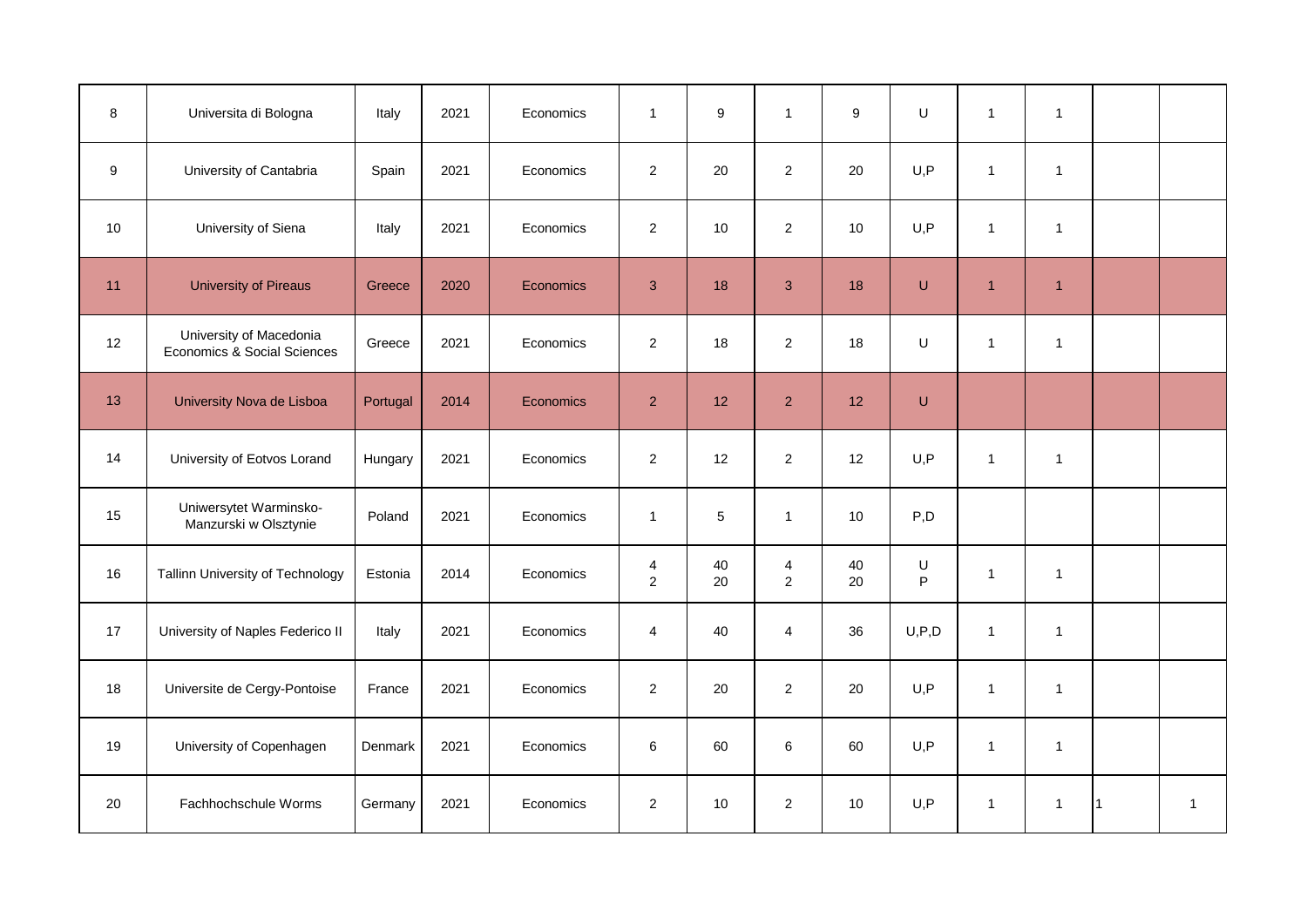| 21 | Czech University of Life Sciences         | Czech<br>Republic | 2021 | Economics        | $\overline{2}$ | 20 | $\overline{2}$ | 20              | U, P           | 1            | 1              |  |
|----|-------------------------------------------|-------------------|------|------------------|----------------|----|----------------|-----------------|----------------|--------------|----------------|--|
| 22 | <b>TEI CRETE</b>                          | Greece            | 2014 | <b>Economics</b> | 3 <sup>°</sup> | 30 | 3 <sup>2</sup> | 30 <sub>o</sub> | $\overline{1}$ |              |                |  |
| 23 | Universita Degli Studi di Parma           | Italy             | 2021 | Economics        | 2              | 20 | $\overline{2}$ | 20              | U              |              |                |  |
| 24 | University of Hradec Kralove              | Czech<br>Republic | 2021 | Economics        | $\overline{2}$ | 20 | 2              | 20              | U, P           | 1            | 1              |  |
| 25 | Universite Libre De Bruxelles<br>(Solvay) | Belgium           | 2017 | Economics        | $\overline{4}$ | 20 | $\overline{4}$ | 20              | P              |              |                |  |
| 26 | Universita deglis studi di Bergamo        | Italy             | 2014 | Economics        | 3              | 30 | $\overline{2}$ | 30              | U, P, D        | $\mathbf{1}$ | $\overline{1}$ |  |
| 27 | University of Bologna                     | Italy             | 2021 | Economics        | $\overline{2}$ | 12 | $\overline{2}$ | 12              | P              | 1            | 1              |  |